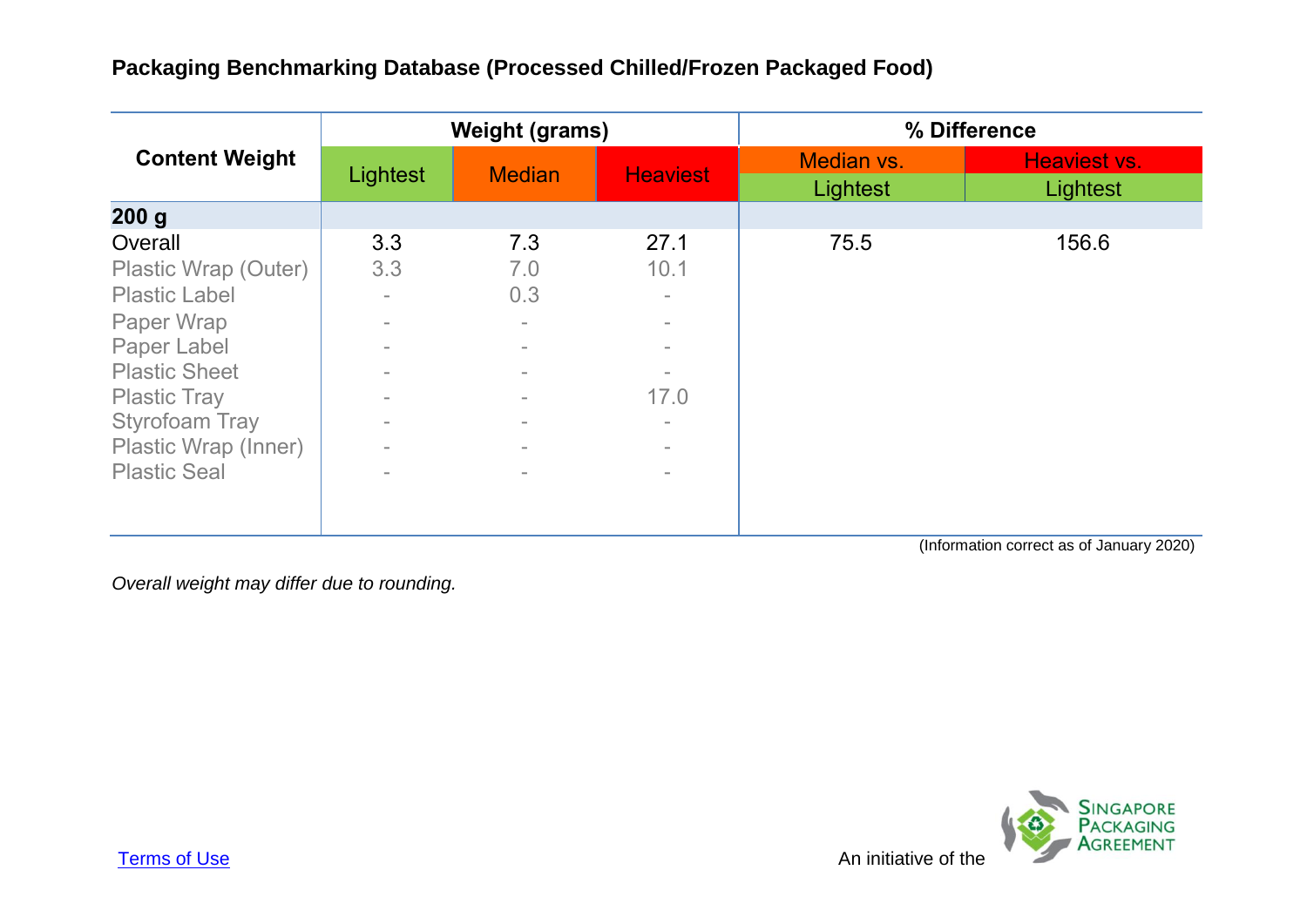#### **Illustration of Components**





*.*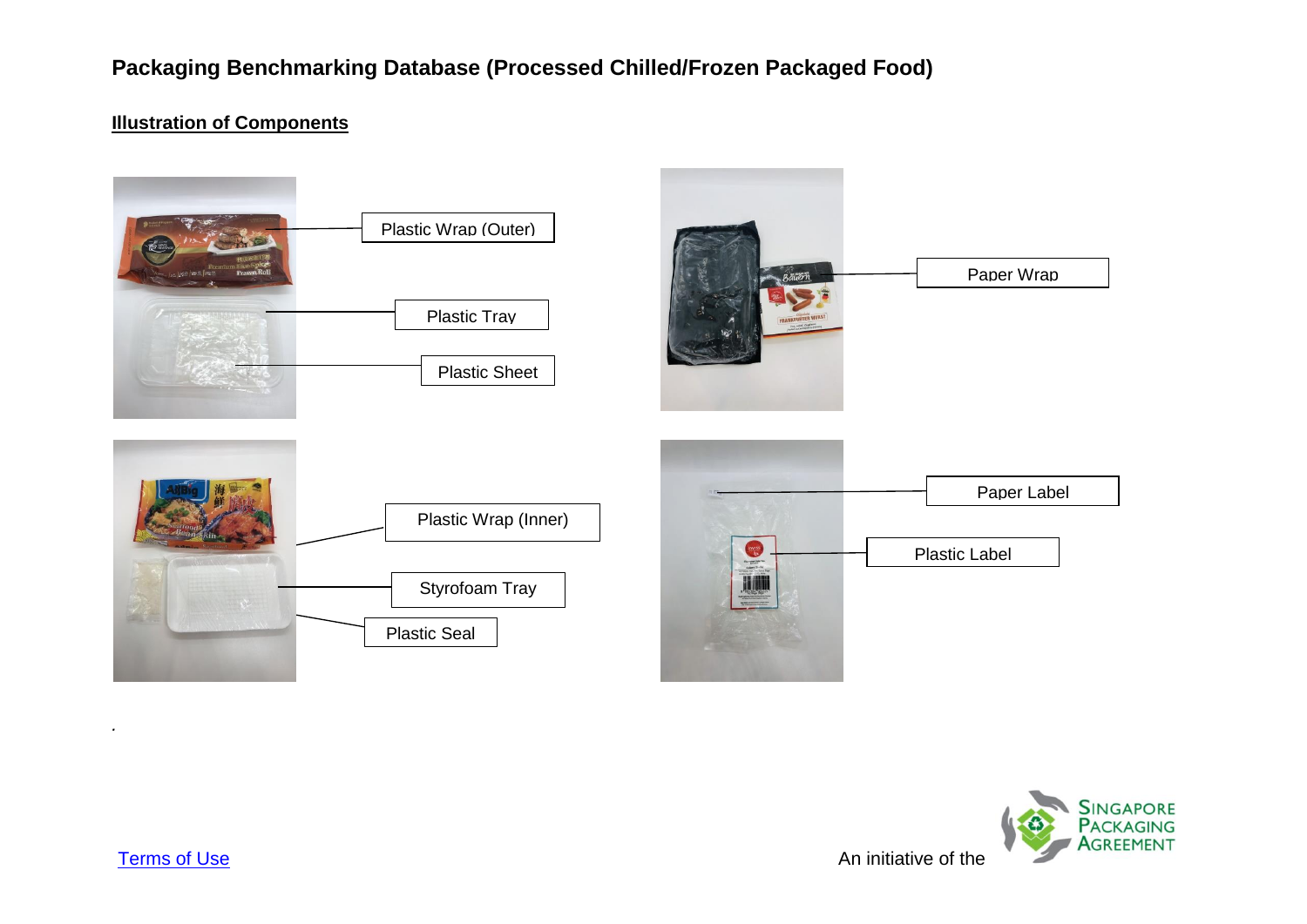| <b>Content Weight</b> |          | <b>Weight (grams)</b> |                 | % Difference           |                          |  |
|-----------------------|----------|-----------------------|-----------------|------------------------|--------------------------|--|
|                       | Lightest | <b>Median</b>         | <b>Heaviest</b> | Median vs.<br>Lightest | Heaviest vs.<br>Lightest |  |
| 230g                  |          |                       |                 |                        |                          |  |
| Overall               | 4.9      | 6.5                   | 25.3            | 28.1                   | 135.1                    |  |
| Plastic Wrap (Outer)  | 4.9      | 5.7                   | 9.2             |                        |                          |  |
| <b>Plastic Label</b>  | $\equiv$ | 0.8                   | $\sim$          |                        |                          |  |
| <b>Plastic Tray</b>   | $\equiv$ | $\equiv$              | 16.1            |                        |                          |  |

(Information correct as of January 2020)

*Overall weight may differ due to rounding.*



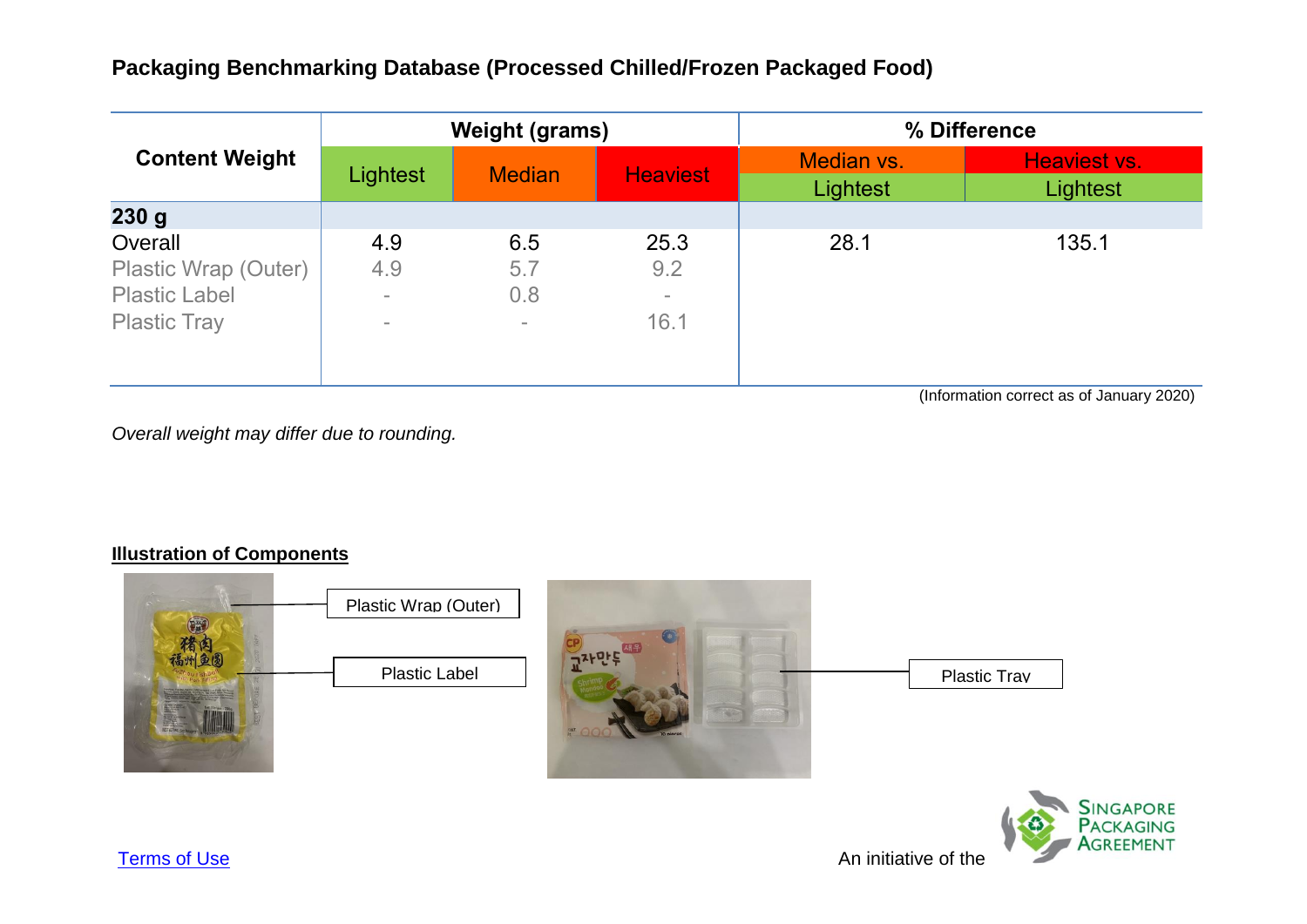| <b>Content Weight</b>   | <b>Weight (grams)</b>    |               |                          | % Difference |                     |  |
|-------------------------|--------------------------|---------------|--------------------------|--------------|---------------------|--|
|                         | Lightest                 | <b>Median</b> | <b>Heaviest</b>          | Median vs.   | <b>Heaviest vs.</b> |  |
|                         |                          |               |                          | Lightest     | Lightest            |  |
| 250g                    |                          |               |                          |              |                     |  |
| Overall                 | 2.9                      | 8.9           | 86.3                     | 101.7        | 187.0               |  |
| Plastic Wrap (Outer)    | 2.9                      | 5.7           | $\equiv$                 |              |                     |  |
| Plastic Wrap(Inner)     | $\equiv$                 | $\equiv$      | $\sim$                   |              |                     |  |
| <b>Plastic Tray</b>     | $\equiv$                 | $\equiv$      | $\sim$                   |              |                     |  |
| Paper Wrap              | $\equiv$                 | 0.2(x16)      | $\sim$                   |              |                     |  |
| <b>Plastic Cap</b>      |                          |               | $\overline{\phantom{a}}$ |              |                     |  |
| <b>Plastic Label</b>    | $\equiv$                 | $\sim$        | $\equiv$                 |              |                     |  |
| <b>Plastic Seal</b>     | $\overline{\phantom{a}}$ | $\equiv$      | $\overline{\phantom{a}}$ |              |                     |  |
| <b>Plastic Sheet</b>    | $\equiv$                 | $\equiv$      | 11.3                     |              |                     |  |
| <b>Paper Carton</b>     | $\equiv$                 | $\equiv$      | 74.9                     |              |                     |  |
| <b>Styrofoam Carton</b> | $\sim$                   | $\equiv$      | $\sim$                   |              |                     |  |
| Paper Label             | $\equiv$                 | $\equiv$      | 0.1                      |              |                     |  |
| <b>Wax Paper</b>        | $\sim$                   | $\equiv$      | $\overline{\phantom{a}}$ |              |                     |  |
|                         |                          |               |                          |              |                     |  |

(Information correct as of January 2020)

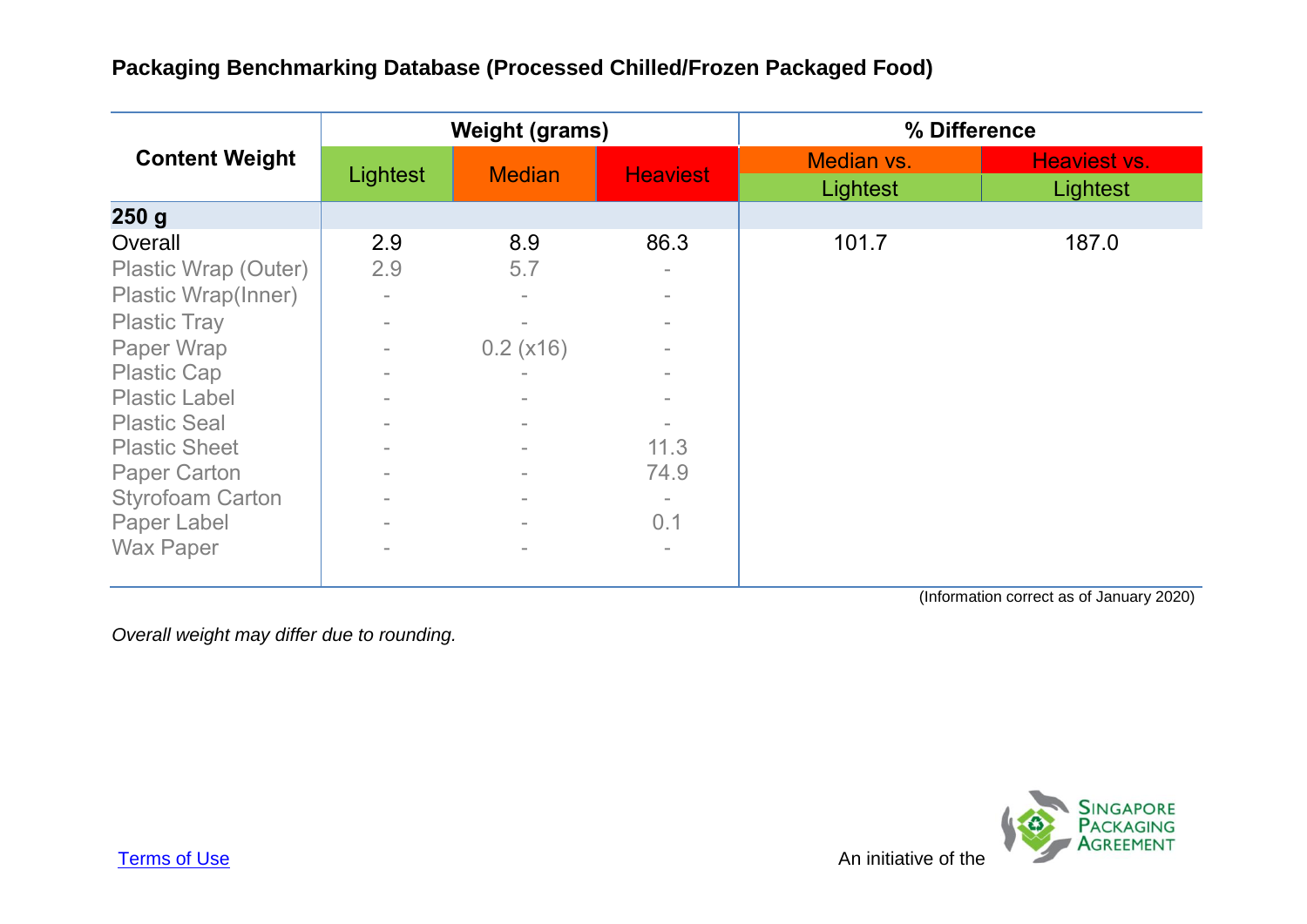

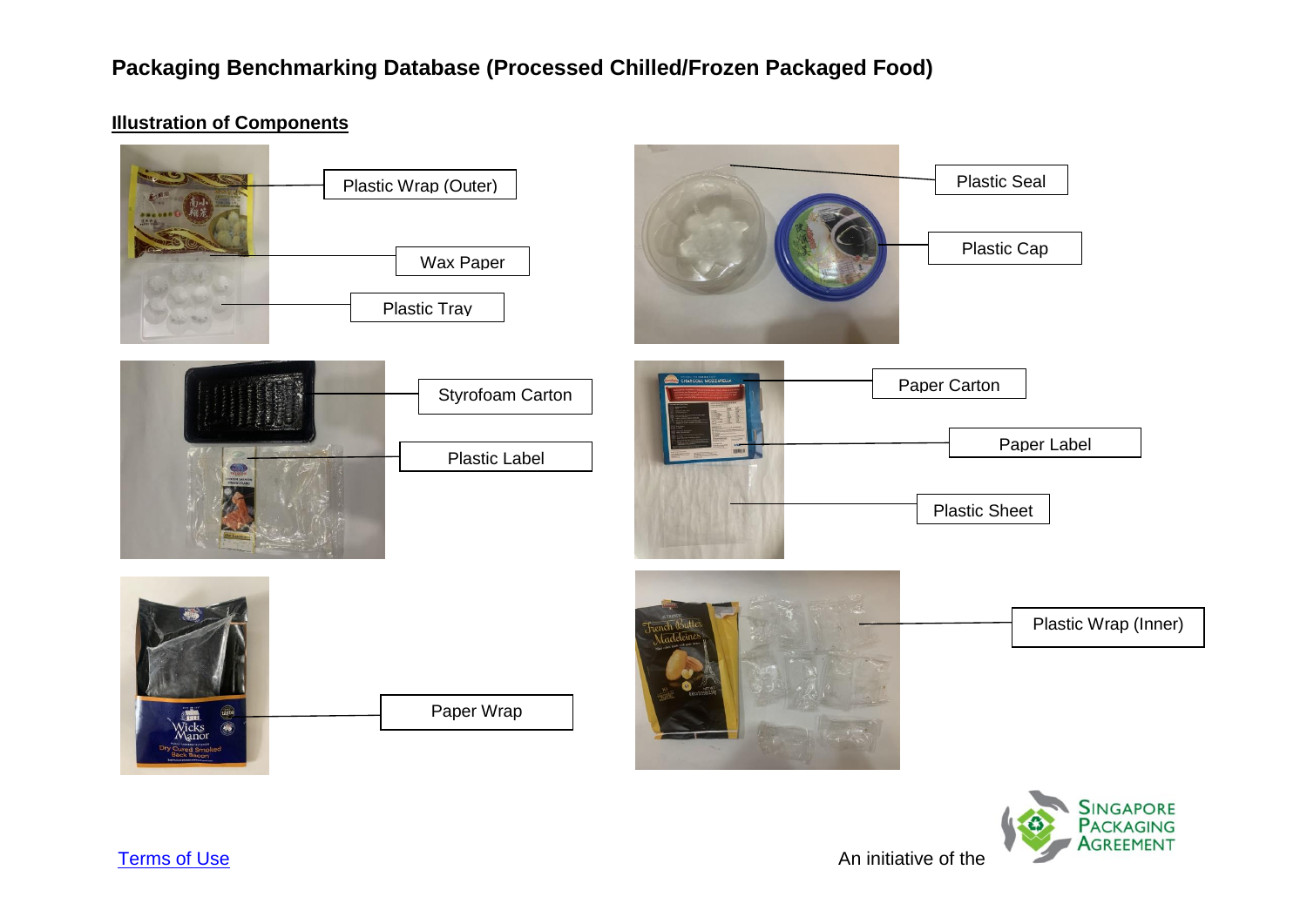|                                |                          | <b>Weight (grams)</b> |                 | % Difference           |                                 |
|--------------------------------|--------------------------|-----------------------|-----------------|------------------------|---------------------------------|
| <b>Content Weight</b>          | Lightest                 | <b>Median</b>         | <b>Heaviest</b> | Median vs.<br>Lightest | <b>Heaviest vs.</b><br>Lightest |
| 300 <sub>g</sub>               |                          |                       |                 |                        |                                 |
| Overall                        | 5.1                      | 11.8                  | 39.7            | 79.3                   | 154.5                           |
| <b>Plastic Wrap (Outer)</b>    | 4.4                      | $\sim$                | 9.8             |                        |                                 |
| <b>Plastic Label</b>           | 0.7                      | $\sim$                | $\equiv$        |                        |                                 |
| <b>Plastic Seal</b>            |                          | $\sim$                | $\sim$          |                        |                                 |
| <b>Plastic Sheet</b>           | $\equiv$                 | $\sim$                | $\equiv$        |                        |                                 |
| Plastic Wrap (Inner)           |                          | $\sim$                | $\equiv$        |                        |                                 |
| <b>Plastic Tray</b>            | $\equiv$                 | $\sim$                | 16.7            |                        |                                 |
| <b>Plastic Tray Cover</b>      |                          | $\sim$                | 13.2            |                        |                                 |
| <b>Plastic Container</b>       | $\equiv$                 | $\sim$                | $\equiv$        |                        |                                 |
| <b>Plastic Container Cover</b> | $\overline{\phantom{a}}$ | $\sim$                | $\sim$          |                        |                                 |
| <b>Paper Sleeve</b>            | $\overline{\phantom{a}}$ | $\sim$                | $\equiv$        |                        |                                 |
| <b>Styrofoam Tray</b>          | $\equiv$                 | $\equiv$              | $\equiv$        |                        |                                 |
|                                |                          |                       |                 |                        |                                 |

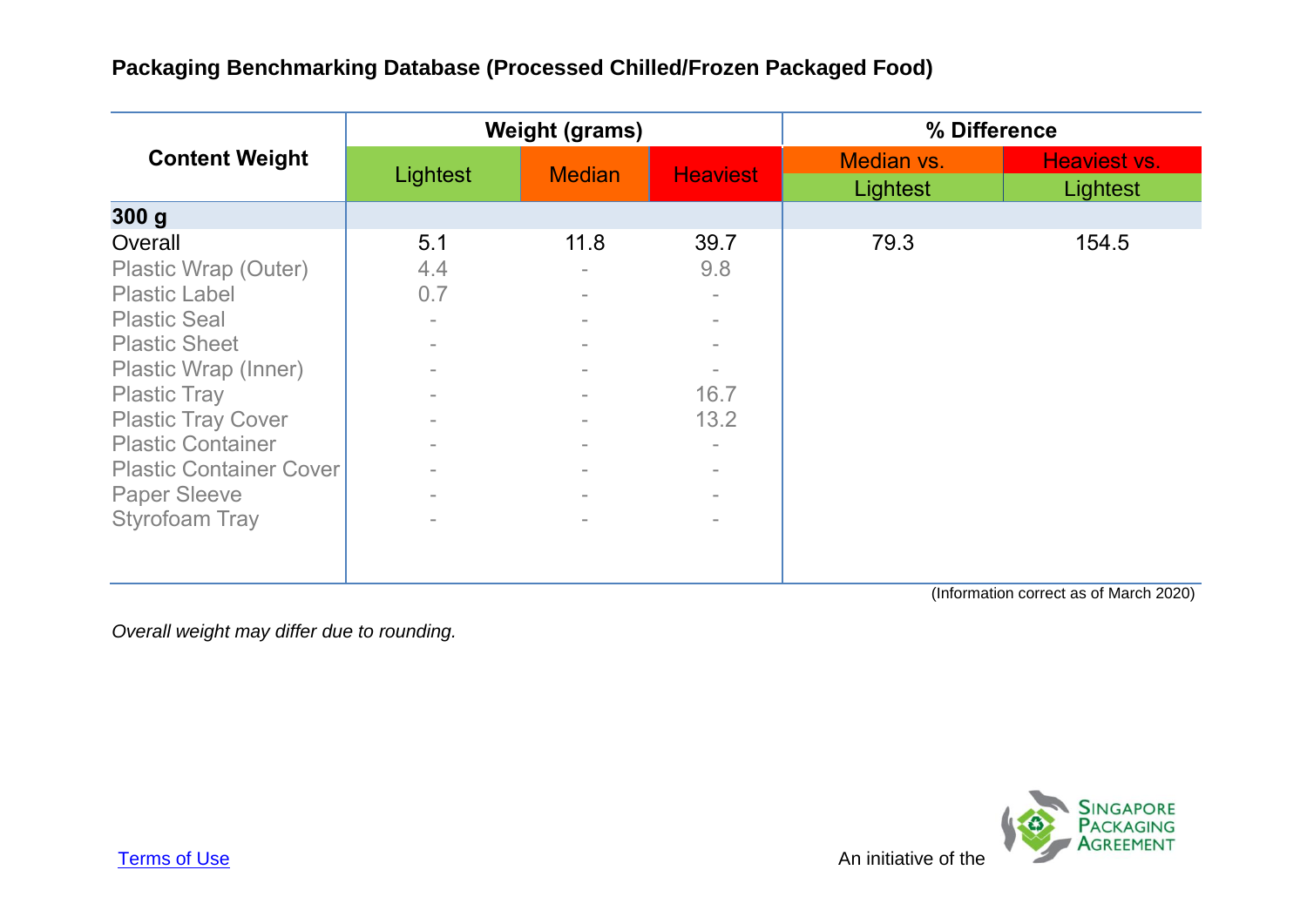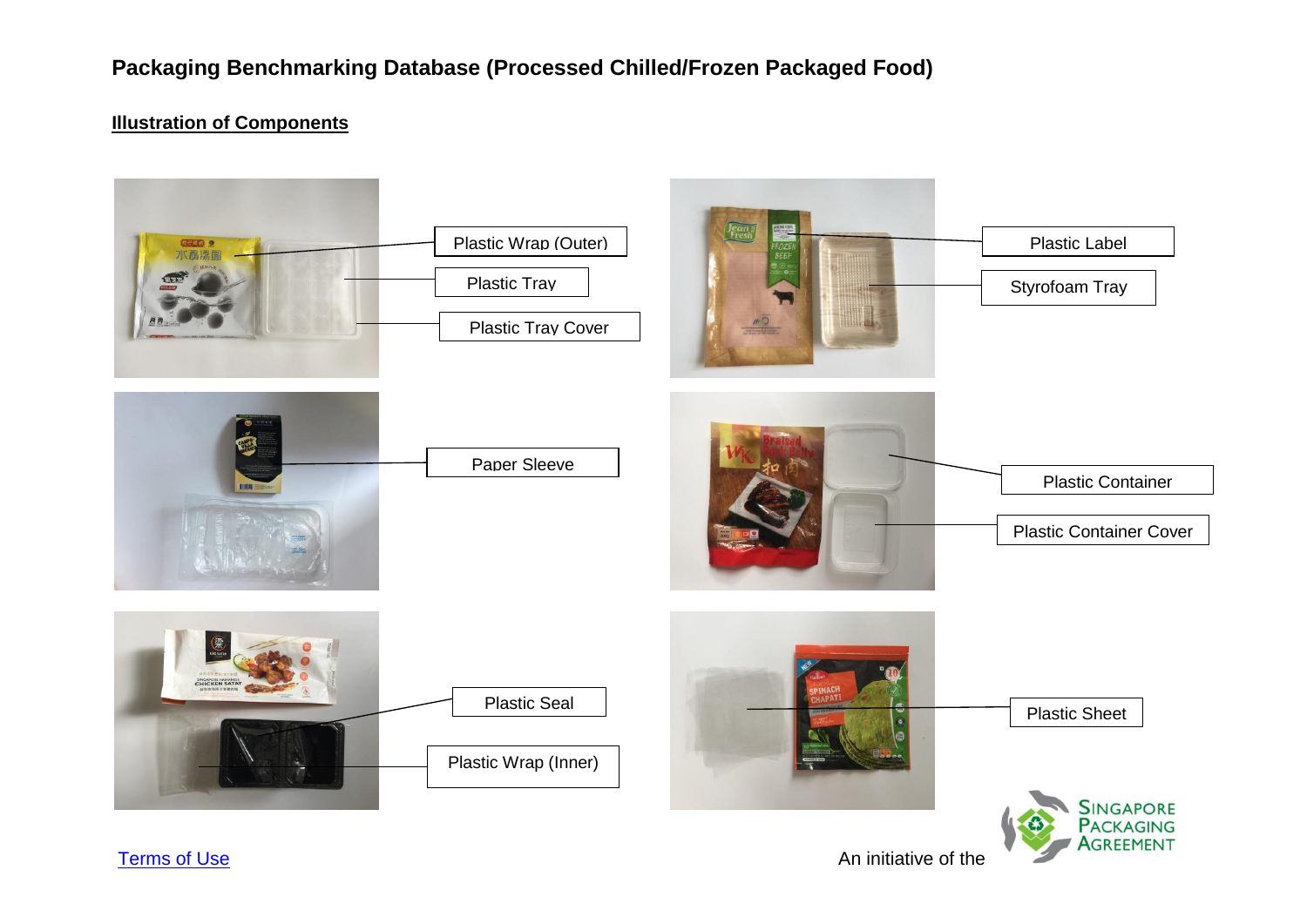| <b>Content Weight</b> |          | <b>Weight (grams)</b> |                 |                        | % Difference             |
|-----------------------|----------|-----------------------|-----------------|------------------------|--------------------------|
|                       | Lightest | <b>Median</b>         | <b>Heaviest</b> | Median vs.<br>Lightest | Heaviest vs.<br>Lightest |
| 340 g                 |          |                       |                 |                        |                          |
| Overall               | 3.6      | 4.4                   | 36.5            | 20.0                   | 164.1                    |
| Plastic Wrap (Outer)  | 3.6      | 4.4                   | $\equiv$        |                        |                          |
| <b>Plastic Tray</b>   |          | $\equiv$              | 22.8            |                        |                          |
| <b>Plastic Seal</b>   | $\equiv$ | $\equiv$              | 1.3             |                        |                          |
| <b>Plastic Label</b>  | $\equiv$ | $\equiv$              | 0.7             |                        |                          |
| <b>Plastic Sheet</b>  | $\equiv$ | $\equiv$              | $\equiv$        |                        |                          |
| <b>Paper Sleeve</b>   | $\equiv$ | $\equiv$              | 11.7            |                        |                          |
|                       |          |                       |                 |                        |                          |

**AGREEMENT** 

*Overall weight may differ due to rounding.*



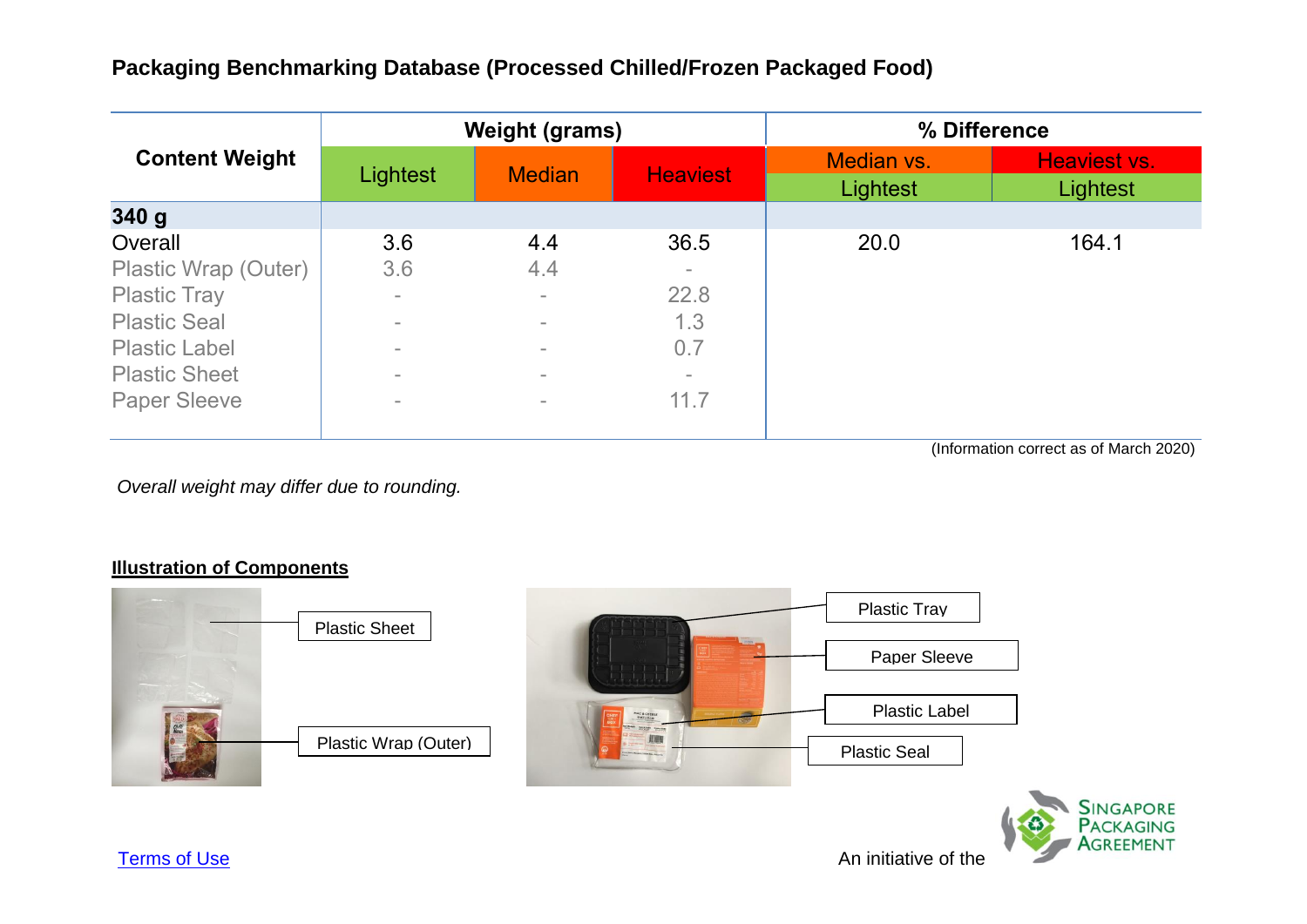| <b>Content Weight</b> |          | <b>Weight (grams)</b> |                 | % Difference           |                          |  |
|-----------------------|----------|-----------------------|-----------------|------------------------|--------------------------|--|
|                       | Lightest | <b>Median</b>         | <b>Heaviest</b> | Median vs.<br>Lightest | Heaviest vs.<br>Lightest |  |
| 360 g                 |          |                       |                 |                        |                          |  |
| Overall               | 10.7     | 18.8                  | 26.4            | 54.9                   | 84.6                     |  |
| Plastic Wrap (Outer)  | 10.7     | 7.8                   | 7.3             |                        |                          |  |
| <b>Plastic Tray</b>   | $\equiv$ | 10.9                  | 9.5             |                        |                          |  |
| <b>Paper Sleeve</b>   | $\equiv$ | $\equiv$              | 9.6             |                        |                          |  |
|                       |          |                       |                 |                        |                          |  |

*Overall weight may differ due to rounding.*



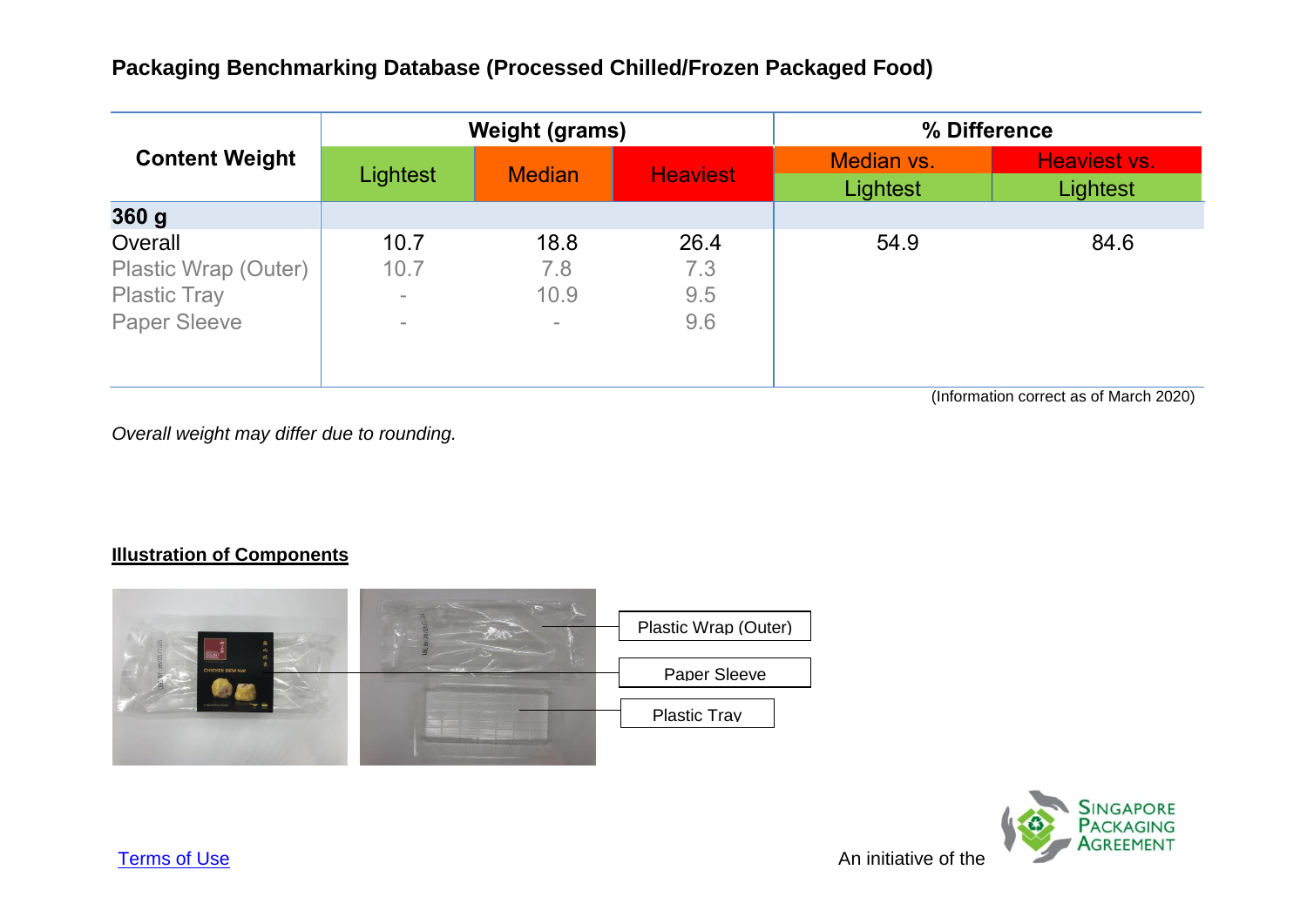| <b>Content Weight</b> |          | <b>Weight (grams)</b> |                          | % Difference         |                     |
|-----------------------|----------|-----------------------|--------------------------|----------------------|---------------------|
|                       | Lightest | <b>Median</b>         | <b>Heaviest</b>          | Median vs.           | <b>Heaviest vs.</b> |
|                       |          |                       |                          | Lightest<br>Lightest |                     |
| 400 g                 |          |                       |                          |                      |                     |
| Overall               | 3.3      | 9.4                   | 38.3                     | 96.1                 | 168.3               |
| Plastic Wrap (Outer)  | 3.3      | 9.4                   | 6.3                      |                      |                     |
| <b>Plastic Label</b>  |          | $\sim$                | $\equiv$                 |                      |                     |
| <b>Plastic Sheet</b>  |          | $\sim$                | 1.6(x20)                 |                      |                     |
| <b>Plastic Tray</b>   |          | $\sim$                | $\equiv$                 |                      |                     |
| Plastic Wrap (Inner)  |          | $\equiv$              | $\sim$                   |                      |                     |
| <b>Styrofoam Tray</b> |          | $\equiv$              | $\overline{\phantom{a}}$ |                      |                     |
|                       |          |                       |                          |                      |                     |
|                       |          |                       |                          |                      |                     |

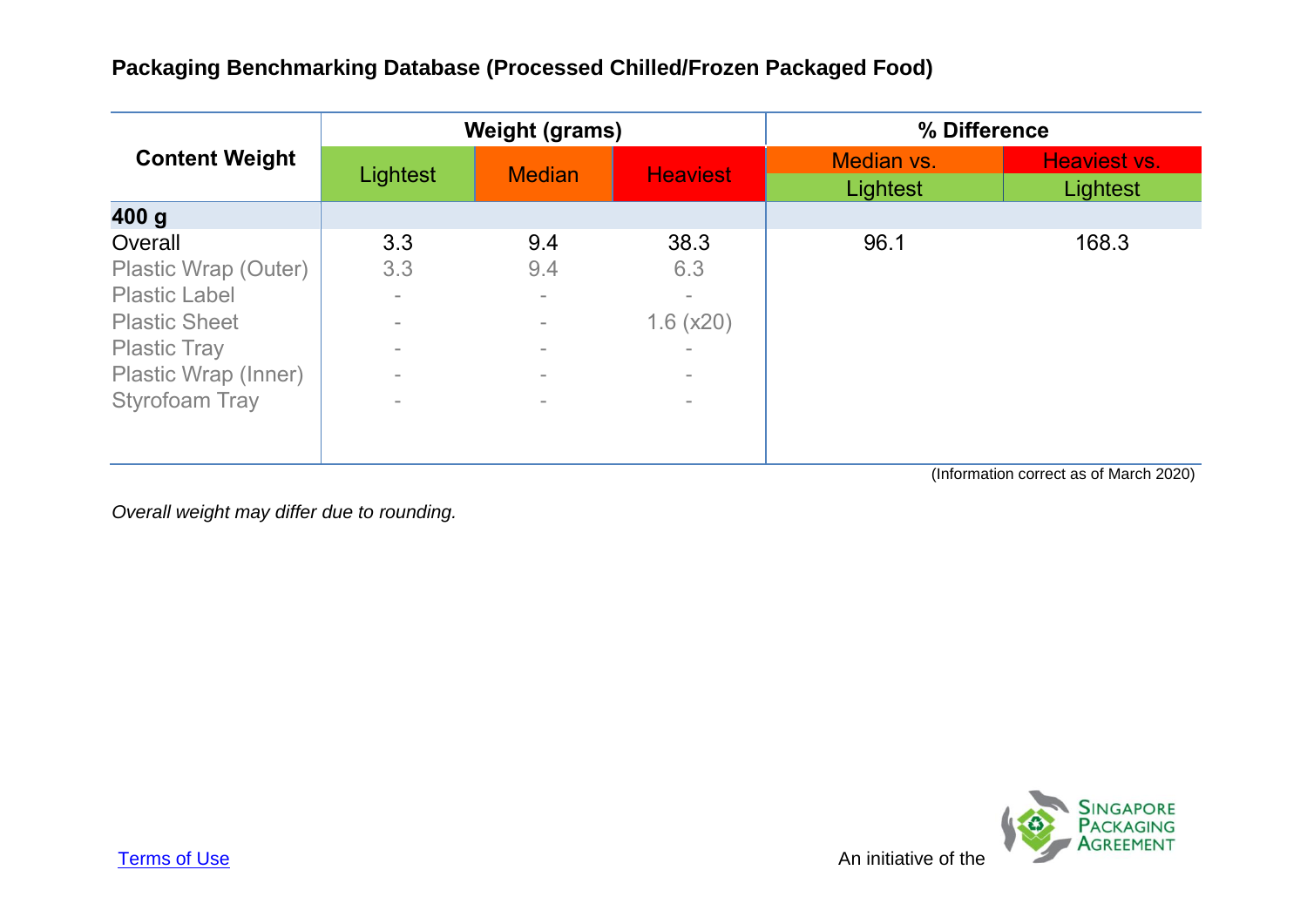

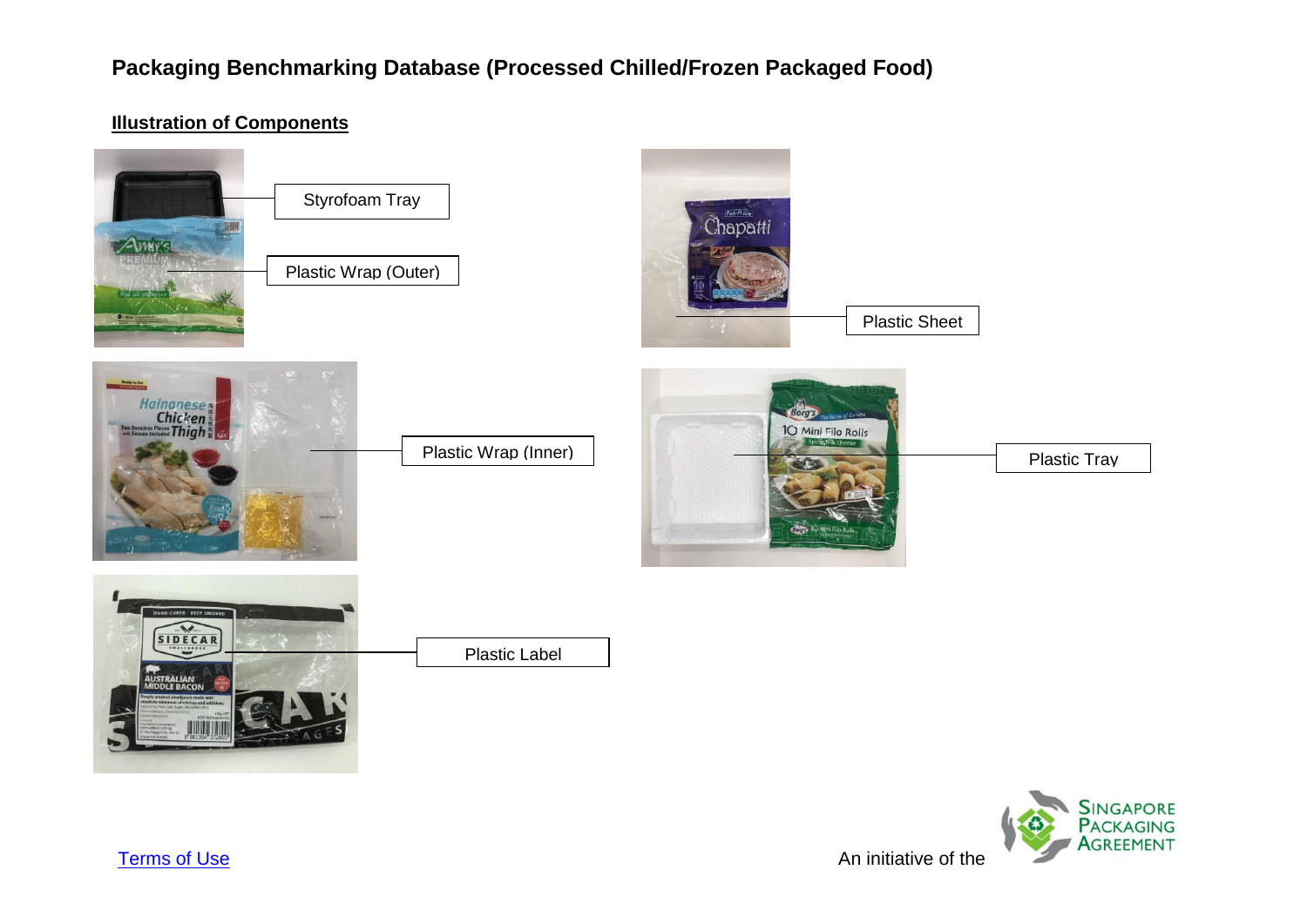|                       |          | <b>Weight (grams)</b> |                 | % Difference           |                                                                                                                                                                                                                                                                                                                                                                                                        |
|-----------------------|----------|-----------------------|-----------------|------------------------|--------------------------------------------------------------------------------------------------------------------------------------------------------------------------------------------------------------------------------------------------------------------------------------------------------------------------------------------------------------------------------------------------------|
| <b>Content Weight</b> | Lightest | <b>Median</b>         | <b>Heaviest</b> | Median vs.<br>Lightest | <b>Heaviest vs.</b><br>Lightest                                                                                                                                                                                                                                                                                                                                                                        |
| 450 g                 |          |                       |                 |                        |                                                                                                                                                                                                                                                                                                                                                                                                        |
| Overall               | 5.9      | 9.9                   | 39.4            | 50.6                   | 148.0                                                                                                                                                                                                                                                                                                                                                                                                  |
| Plastic Wrap (Outer)  | 5.9      | 9.9                   |                 |                        |                                                                                                                                                                                                                                                                                                                                                                                                        |
| <b>Plastic Tray</b>   |          |                       | 18.3            |                        |                                                                                                                                                                                                                                                                                                                                                                                                        |
| <b>Plastic Label</b>  | $\equiv$ | $\equiv$              | $\sim$          |                        |                                                                                                                                                                                                                                                                                                                                                                                                        |
| Plastic Wrap (Inner)  | $\equiv$ | $\equiv$              |                 |                        |                                                                                                                                                                                                                                                                                                                                                                                                        |
| <b>Plastic Seal</b>   | $\sim$   | $\sim$                | 9.5             |                        |                                                                                                                                                                                                                                                                                                                                                                                                        |
| <b>Paper Sleeve</b>   | $\sim$   | $\equiv$              | 11.6            |                        |                                                                                                                                                                                                                                                                                                                                                                                                        |
|                       |          |                       |                 |                        |                                                                                                                                                                                                                                                                                                                                                                                                        |
|                       |          |                       |                 |                        | $(1, t, \ldots, t)$ , $(1, t, t, \ldots, t)$ , $(1, t, t, \ldots, t, \ldots, t, \ldots, t, \ldots, t, \ldots, t, \ldots, t, \ldots, t, \ldots, t, \ldots, t, \ldots, t, \ldots, t, \ldots, t, \ldots, t, \ldots, t, \ldots, t, \ldots, t, \ldots, t, \ldots, t, \ldots, t, \ldots, t, \ldots, t, \ldots, t, \ldots, t, \ldots, t, \ldots, t, \ldots, t, \ldots, t, \ldots, t, \ldots, t, \ldots, t, \$ |